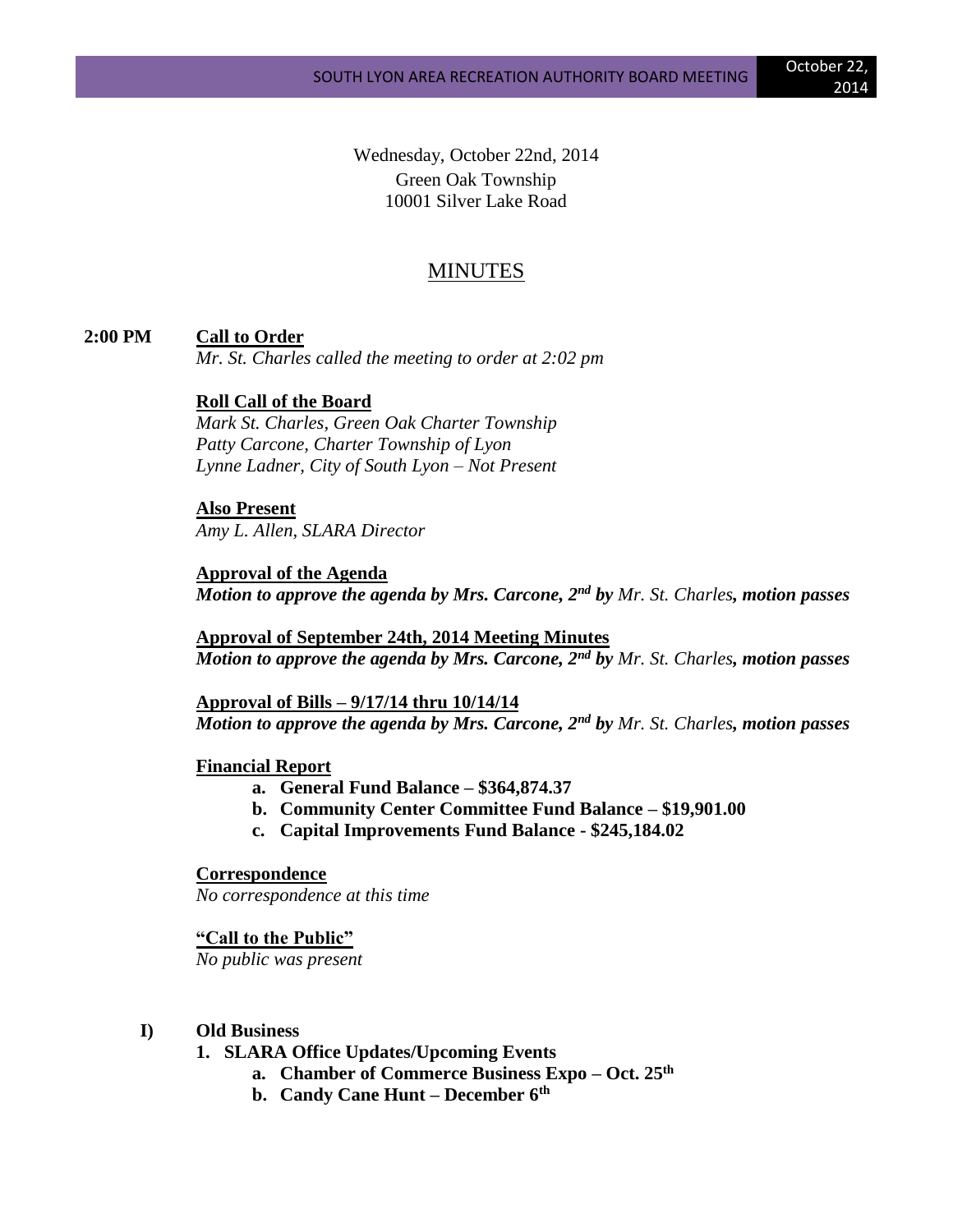# **2. Community Center Meeting Updates**

*October meeting was cancelled by Mr. Kramer. He will be getting in touch with Mr. St. Charles and Mrs. Carcone to find out about moving forward with this committee.*

#### **3. Member Updates**

- **a.** *City of South Lyon – None at this time.*
- **b.** *Green Oak Township – None at this time.*
- **c.** *Lyon Township – None at this time.*

## **II) New Business**

## **1. Laptop Request**

*Mrs. Allen presented the board with a proposal for the purchase of a laptop for the SLARA office.*

*Motion by Mr. St. Charles to accept and approve the proposal for the SLARA to purchase a laptop thru MFM Networks for the price of \$969.00. This price includes 3 years of technical support.*

*Mrs. Carcone seconds the motion, motion passes.*

## **2. Salary Range Survey Proposal**

*Mrs. Allen presented a proposal from Rahmberg Stover and Associates to complete a salary survey to create a salary range proposal for the SLARA based off of information from other departments of similar size. Mrs. Allen presented the two options; one being for comparisons based off of information collected from the MRPA (Michigan Recreation and Parks Association) from their annual salary surveys for \$1,000 or to create a new survey to send out to departments state-wide for a cost of \$4,500.* 

*Mr. St. Charles inquired if these MRPA surveys were available to Mrs. Allen. Mrs. Allen confirmed they are. The board then asked Mrs. Allen to put together this information on her own to present to the board at a later date.*

#### **3. Program Sponsors**

- **a. South Lyon Orthodontics** *- \$600 sponsorship for Special Events*
- **b. All Star Driving** *– \$300 sponsorship for Special Events*

#### **4. Department Sponsors**

- **a. Renewal of Blue Cross/Blue Shield** *– will be renewing their sponsorship for the 2014-2015 Calendar Year for \$5,000.*
- **5. AAU Volleyball**

*Mrs. Allen shared with the board that the SLARA is working with 2 new coaches this season to offer both a 9th Grade and 10th*

## *6. January Meeting Date*

*Would like to move to either January 20th or 22nd. Mrs. Allen will contact Ms. Ladner to see what date works best for her and then will send out Date Change Notices to the board members.*

*7. School Facilities Meeting*